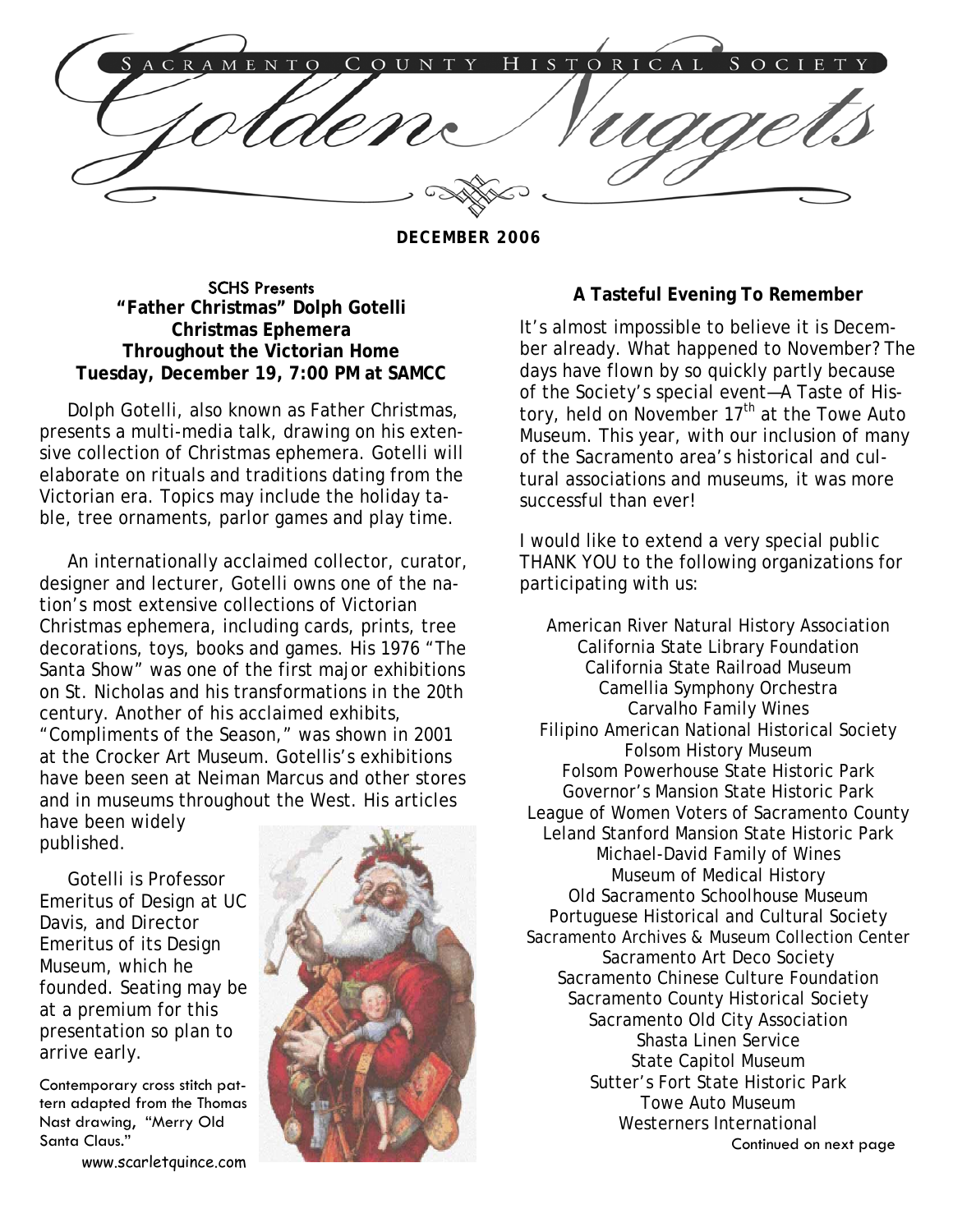# Right: Scenes From A Taste of History, 2006

Top: Paul Hammond and Cathy Taylor promote the State Railroad Museum fare with dinner chimes. Middle: An artistic-and tasty-display from the Portugese Historical & Cultural Society. Bottom: The Art Deco Society turned out in full costume to welcome visitors.

Photos: Dr. Bob LaPerrière

#### Continued from page 1

Let us also not forget the individuals who made the arrangements, promoted the event or facilitated the evening's set up. They included Dr. Bob LaPerriere, Becky Carruthers, Susan Ballew, Lisa Wire, Jim Henley, Rick Bettis, Alan O'Connor, Lois Dove, Shelly Atkinson, Cathy Taylor, Pati Brown, Dylan McDonald, Carson Hendricks, Kristin Elder, Sherry Hatch, Patricia Johnson, Pat Turse, Janice Kelley, Brent Rogers, Mory Holmes, Bill Gaylord, and John Allen. I really appreciate your efforts on behalf of the Society. Thank you!!

A certain California State Parks District Superintendent hinted broadly that she really liked the event and very much wanted to move A Taste of History to one of her museums next year—the one with locomotives and railroad cars. I plan to hold her to that.

I hope to see you at our last event of 2006 at SAMCC. You won't want to miss this one. I think you will find Dolph Gotelli's program both fascinating and fun! You have my best wishes for a wonderful holiday season!

- Mary A. Helmich, President







# **Marcia Eymann to Head Sacramento History and Science Division**

Marcia Eymann has been appointed Manager of the Sacramento History and Science Division, which includes the Sacramento Archives and Museum Collection Center. She will report to work in mid-January. James Henley, who has been with the Division for over 42 years and its manager for 38 years, will stay on and develop an orderly transfer of duties between January and the fall of 2007.

Currently a private consultant, Eymann has been working in history museums for twenty years. For many years she was Curator of Photography in the History Department of the Oakland Museum California, where she worked on several major exhibits including "Gold Fever" and "California and the Vietnam War." She co-authored the books *Silver and Gold,* a comprehensive study of daguerreotypes from the California Gold Rush, and *What's Going On? California and the Vietnam Era*. Before coming to Oakland, she was at the Henry Ford Museum in Michigan.

Eymann is extremely well regarded by her peers and has previously worked with Jim Henley. She is currently house hunting in Sacramento with her husband and evaluating local schools for their daughter. We look forward to her arrival.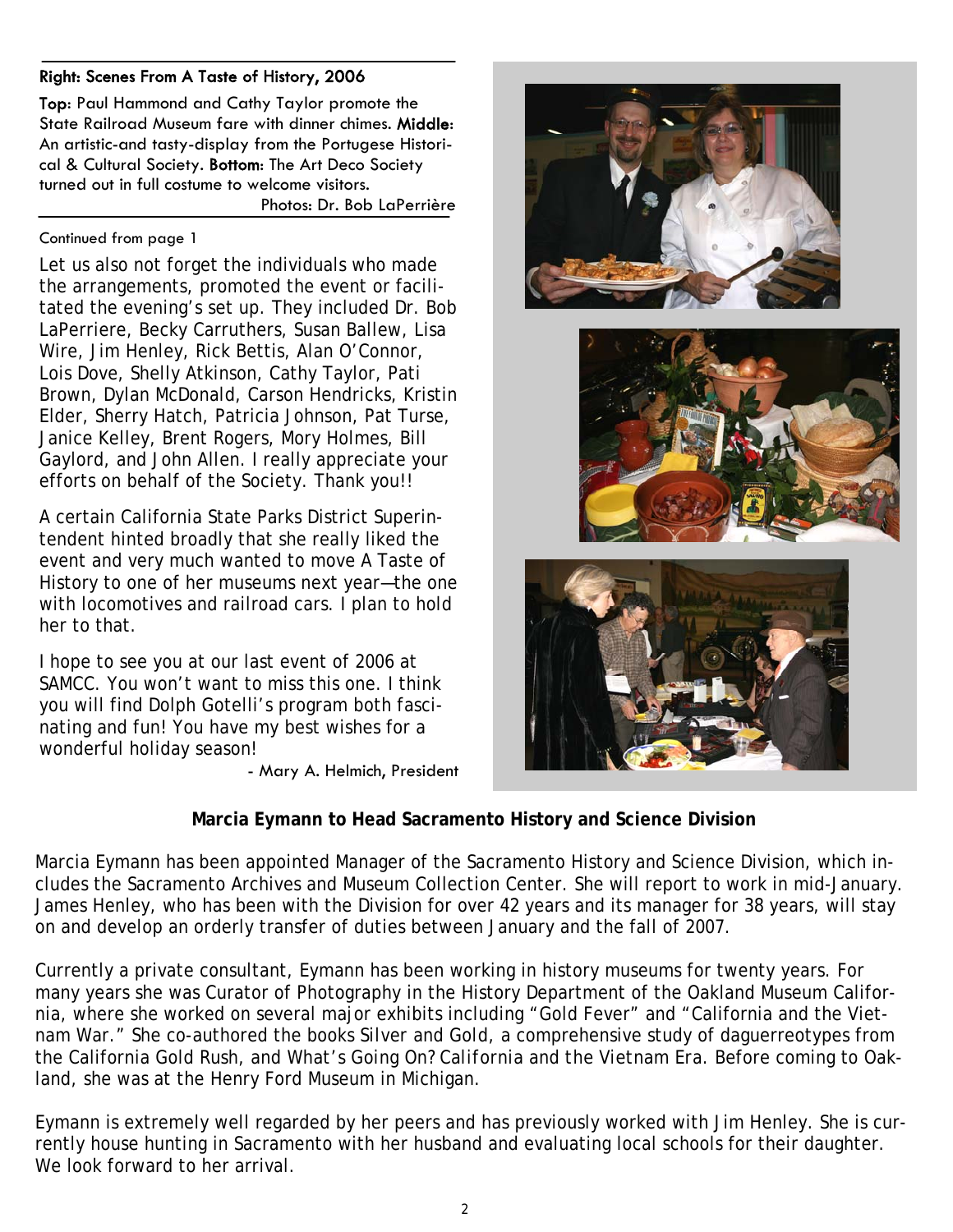

# **SAMCC Comings & Goings**  By Dylan McDonald

On Thursday, November 9th, a complicated transfer of museum artifacts between the Oakland Museum of California and the Sacramento Archives and Museum Collection Center was completed. Returning to its home in Sacramento is a 6,000-pound jail cell, formerly housed in the original Waterworks Building on I Street. The building also once held city hall and the police station. The iron prison measures 15x9x10 feet and is actually two separate cells, complete with 1800s graffiti. A moving company specializing in transferring museum artifacts moved the giant iron box to SAMCC's storage facility at McClellan Park. With the help of a heavy-duty forklift and some persuasion, the cell is now back home in Sacramento. A Ghirardelli delivery wagon, once displayed at Old Sacramento's Discovery Museum, was then taken back to Oakland by the moving company, completing the moves.

Sacramento State students in Professor Robin Datel's Urban Geography course are documenting the history and development of Oak Park, Sacramento's first suburb. Focusing on Martin Luther King Jr. Boulevard (formerly Sacramento Boulevard), the class looked through numerous records, including maps, photographs, city council minutes, tax records, and building permits. The research, along with their field work with local residents, will culminate in a walking tour brochure. Prof. Datel plans to share their findings with the city as it begins a streetscape study of the boulevard. For more information contact Datel at (916) 278-5320 or datel@csus.edu.



Coming from Oakland: The I Street Jail Cell Going to Oakland: A Ghiradelli delivery wagon

Alisa Austin, a graduate student at San Jose State University and an intern at SAMCC, recently completed organizing the Howe Family Collection. It consists of family letters, military information, political and religious items, newspaper articles, artifacts, photographs and memorabilia of the Howe and Sunderland families as well as other related families. The materials date from the 1850s to the 1990s. The Howe family includes four generations of educators, and former city attorney S. Luke Howe. A finding aid to the collection is available. Alisa completed her internship this past summer and now works as a Library Assistant at the Grass Valley Library. She graduates with a Masters degree in Library Science this month.

Recent donations to SAMCC include aerial photographs of the City of Sacramento taken in 1991 (donor: GIS Department, City of Sacramento); Boy Scouting material from Troop 1 (donor: Loren Hov); Sacramento area rock-nroll music, photographs, and ephemera from the 1960s (donor: Joseph Dryfka); and photographs of the St. Louis Meat Market at 11<sup>th</sup> and H Streets from the late 1800s and early 1900s (donor: Mary C. Greeley). If you're thinking of donating items to SAMCC, call (916) 264-7072.

> **Interested in SCHS Publications?**  Sales & Marketing Assistant Needed Call Bill Gaylord, 489-6865